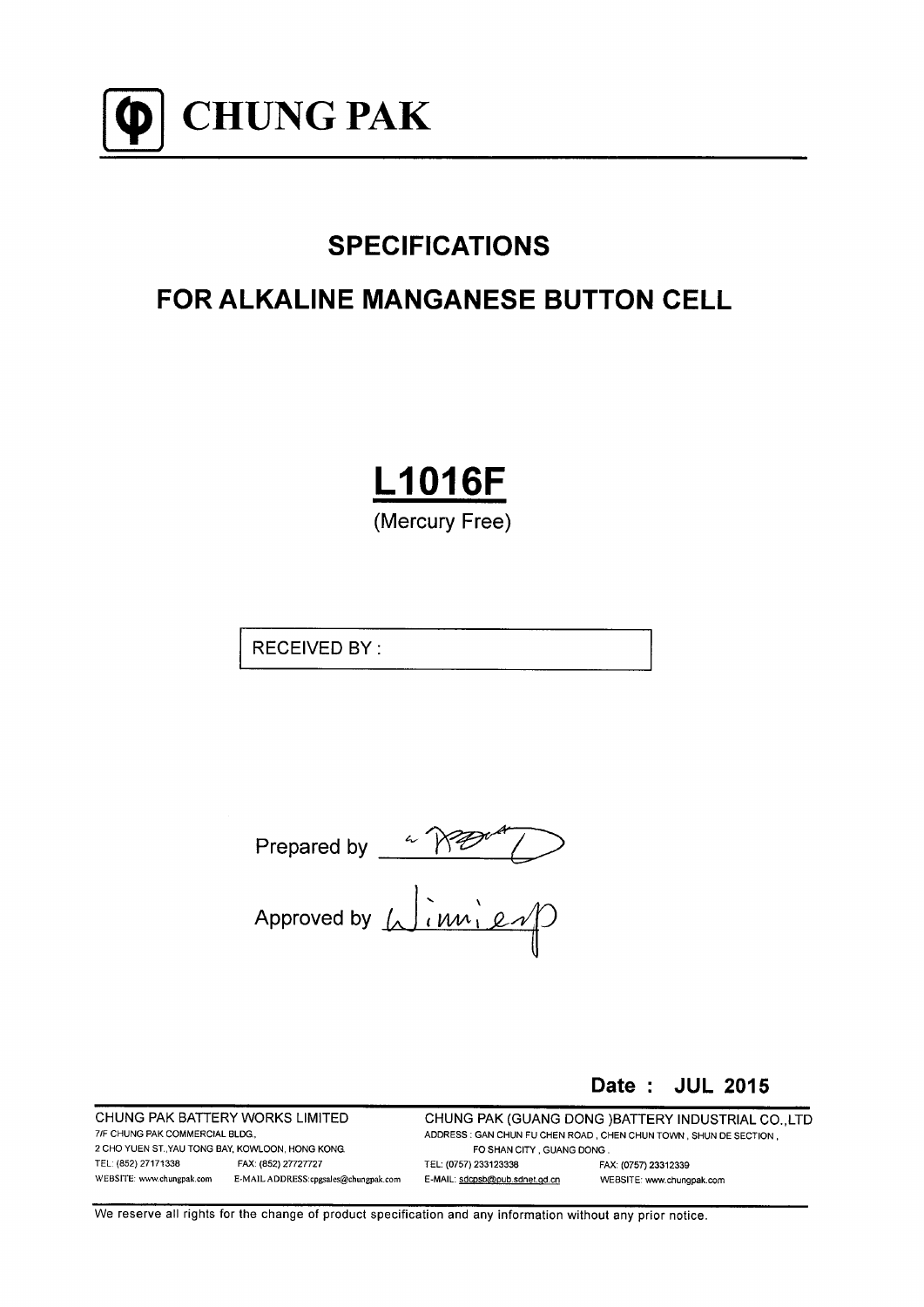

## *1*、*Scope*

 The specification is applicable to the "Vinnic" brand Alkaline Manganese Button Cell L1016F (Mercury free) supplied by CHUNG PAK BATTERY WORKS LTD.

## *2*、*Kind of Products Specified*

Name (Designation): L1016F

IEC Designation: /

## *3*、*Technical Specification*

3.1 Dimension:

 $Height(H)$ 16.0  $^{+0}_{-0.8}$  mm Diameter (Φ)  $10.3^{+0}_{-0.5}$  mm

- 3.2 Average Weight : 4.11 g
- 3.3 Nominal Voltage : 6.0 V
- 3.4 Nominal Capacity : 44 mAh (Discharge at 10 KΩ to 3.6 V )
- 3.5 Typical Discharge Duration: 88 hrs (Discharge at 10 KΩ to 3.6V )
- 3.6 The Drawing of The Finished Battery :

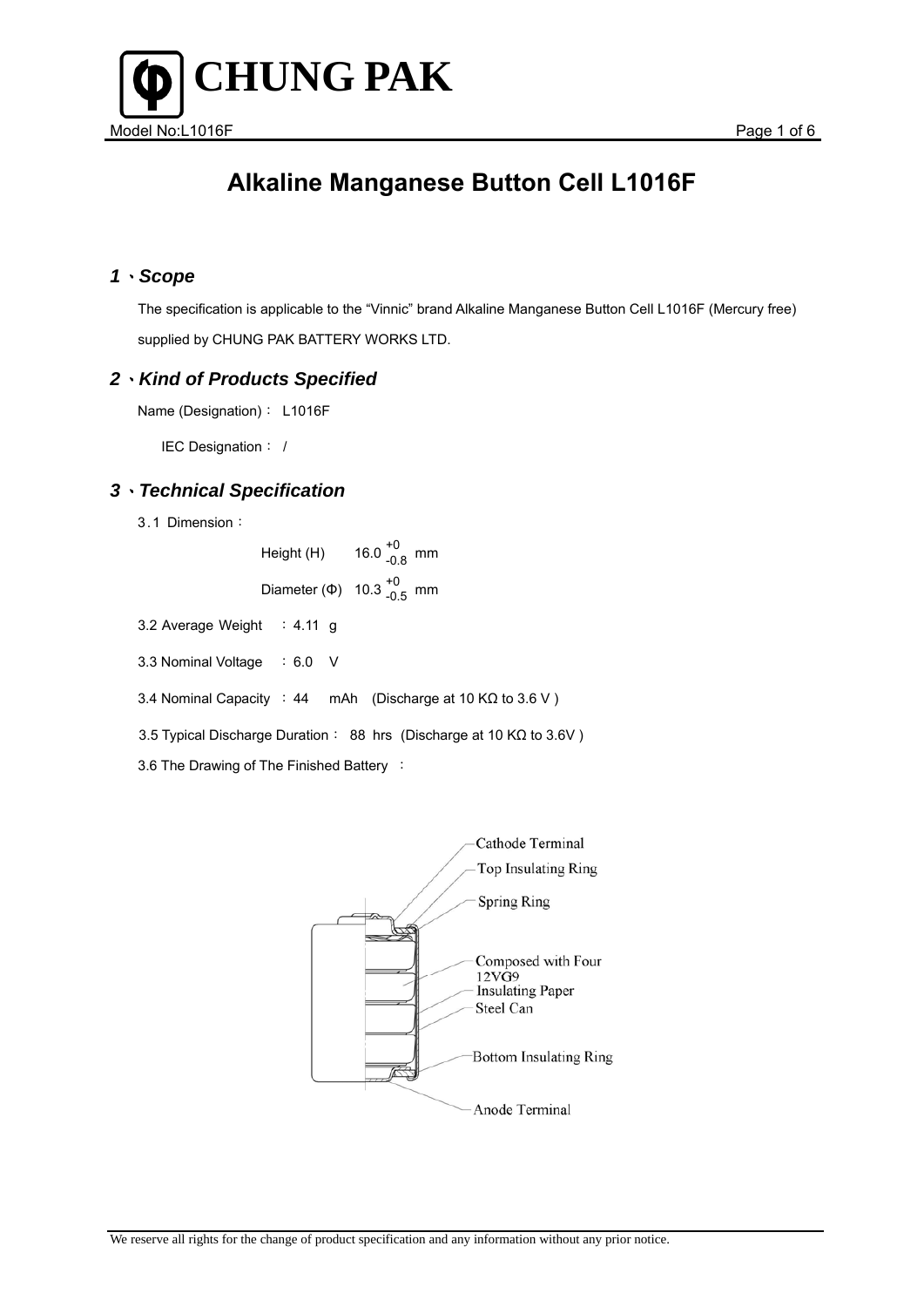

3.7 Outside Shape Dimensions and Terminals:





### *4*、*Performance*

4.1 Open-circuit Voltage:

| Initial                | $\geq 6.20$ V |
|------------------------|---------------|
| After12 Months Storage | $\geq 6.04$ V |

#### 4.2 Service Out-put:

| Load Resistance                                     | 10 K $\Omega$ |
|-----------------------------------------------------|---------------|
| Discharge Method                                    | Continuously  |
| End-point Voltage                                   | 3.6V          |
| Minimum Duration<br>(Initial)                       | 84 Hrs        |
| <b>Minimum Duration</b><br>(After12 Months Storage) | 76 Hrs        |

Remark:The word "initial" is applicable to the products elapsed three months or less after production.

4.3 High Temperature Electrolyte Leakage Resistance:

No deformation and no external electrolyte leakage shall be observed.

4.4 Expiry period: One year.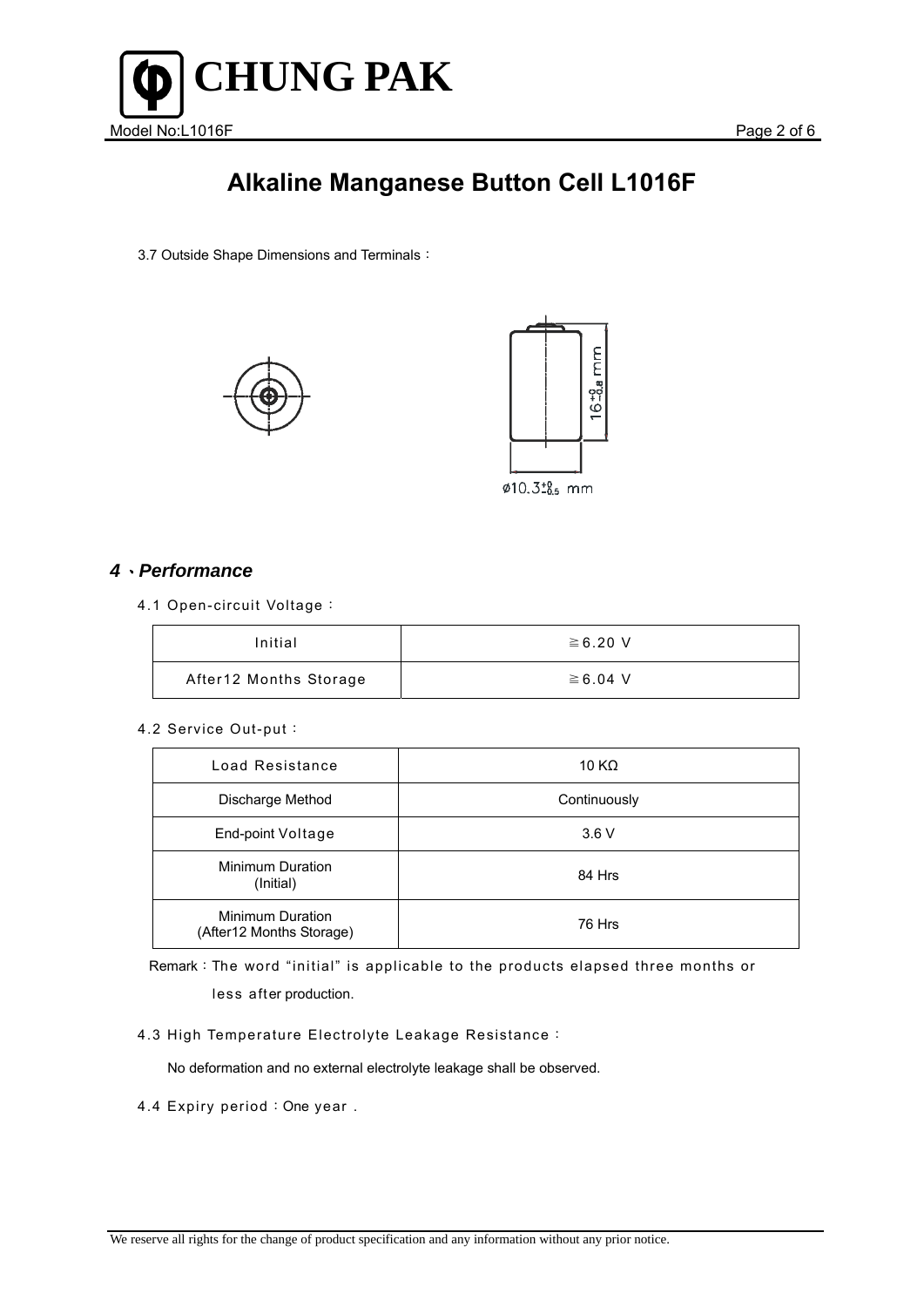

# *5*、*Brand and packaging*  5.1 Appendix 1: Standard and Packaging Alkaline Manganese **50PCS** Per Display Boxes Button Cell L1016F Boxes Measure : 103Χ52Χ30 mm 2000 PCS Per Display Carton Carton Measure :289Χ235Χ145 mm

5.2 Any specific design and packing requirements will be accommodated as required.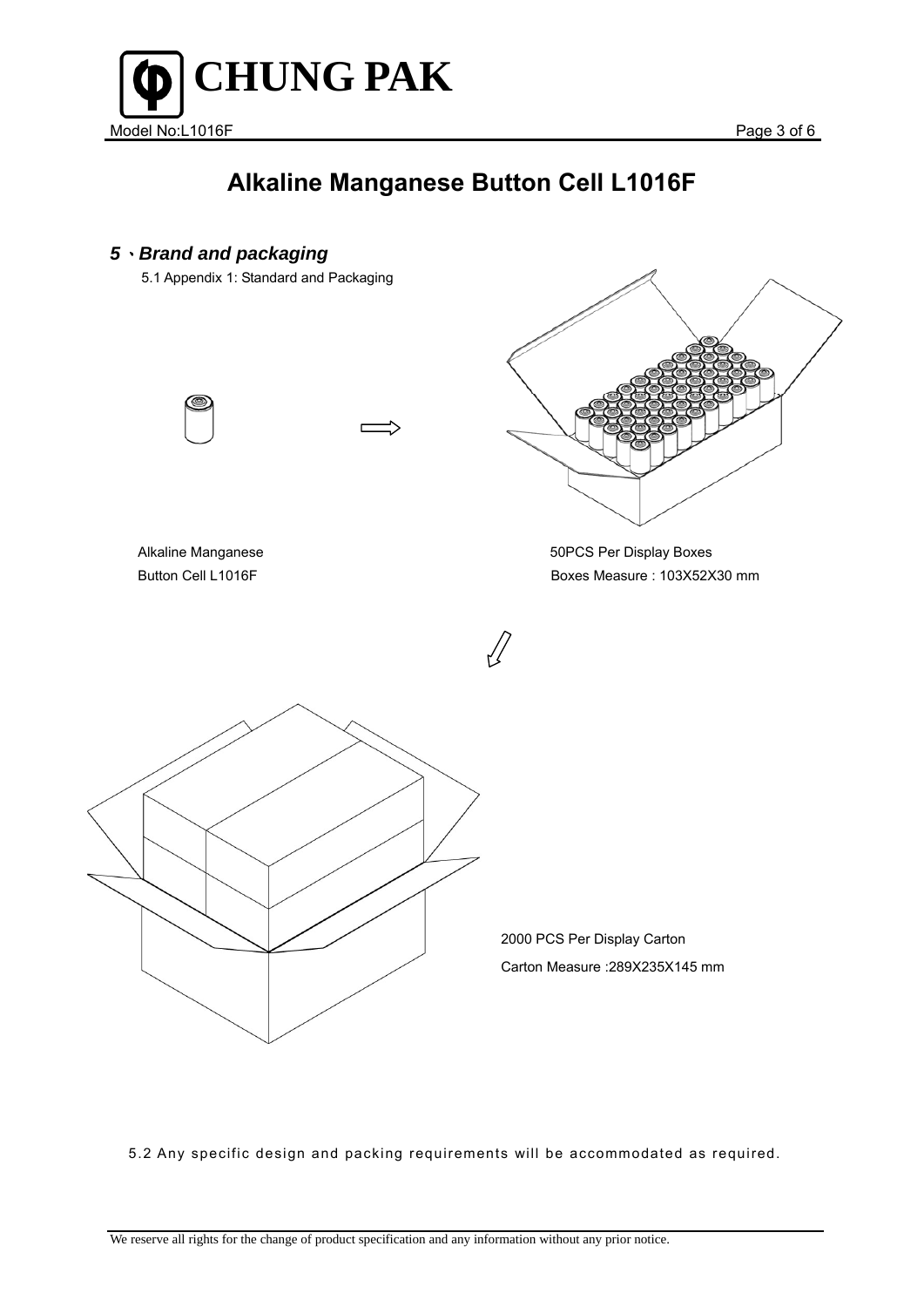

## *6*、*Safety instructions*

| Warning                                                                                                                  | <b>Danger</b>                                                                                                                                                         |
|--------------------------------------------------------------------------------------------------------------------------|-----------------------------------------------------------------------------------------------------------------------------------------------------------------------|
| 10 Don't throw the batteries into fire or heat the batteries.                                                            | This may cause the batteries to disrupt or ignite.                                                                                                                    |
| 2 Don't directly solder the batteries.                                                                                   | This may damage their insulating tapes and<br>protective installation.                                                                                                |
| 3 Don't insert and use batteries with the $\theta$ & $\Theta$<br>electrode inverse.                                      | This can damage the batteries for being force<br>charged, even may cause leakage, heat generation,<br>disrupt, explosion or ignition.                                 |
| 4 Don't short-circuit the positive and negative<br>terminals of a battery.                                               | This may cause heat generation, leakage, explosion,<br>fire and personal injury.                                                                                      |
| 5 Don't expose the batteries to water.                                                                                   | This can cause heat generation or rust.                                                                                                                               |
| 6 Don't charge and force discharge batteries.                                                                            | This may cause leakage, heat generation, even<br>explosion and ignition.                                                                                              |
| ⑦ Don't disassemble or damage the external tubes<br>of the batteries or modify the batteries(stack-up<br>batteries) etc. | This easily results in short-circuit, leakage, even<br>ignition.                                                                                                      |
| 8 Store unused batteries in their original packaging away<br>from metal objects.                                         | This can cause battery short-circuiting which may result in<br>venting, leakage, and explosion and personal injury.                                                   |
| batteries.                                                                                                               | <b>9</b> Don't crush, puncture, or otherwise mutilate to deform This may cause venting, leakage, explosion and personal<br>injury.                                    |
| 100 Immediately stop using the batteries if leakage,<br>discolor or etc. with them are detected.                         | This may cause accidents to occur.                                                                                                                                    |
| 10 Don't drop or strongly strike the batteries.                                                                          | This may result in leakage, heat generation, disrupt, even<br>ignition.                                                                                               |
| 12 To avoid using at high temperature and high<br>humidity ambient.                                                      | This may cause batteries early damage.                                                                                                                                |
| 3 a. Be sure to use the batteries within a temperature<br>range from 0℃ to 40℃.                                          | a. Use the batteries beyond the temperature range<br>may cause leakage, heat generation, impaired<br>performance, and shortening of service life of the<br>batteries. |
| b. Be sure to storage the batteries within a<br>temperature range at 20±5°C.                                             | b. Storage the batteries beyond the temperature range<br>may cause heat generation, impaired performance, and<br>shortening of service life of the batteries.         |
| 4 Don't use old batteries with new ones.                                                                                 | Some batteries may be over-discharged. This can result in<br>venting, leakage, explosion and personal injury.                                                         |
| <b>5</b> Don't use our batteries with any other type or brand<br>of batteries.                                           | Mixed-matching of batteries may result in heat<br>generation, leakage or explosion.                                                                                   |
| <b>6</b> Remove batteries from equipment if it is not to be<br>used for an extended period of time.                      | When batteries beyond expiry period, electrolyte<br>leakage may occur causing damage to the equipment.                                                                |
| <b>10 Exhausted batteries should be immediately removed</b><br>from equipment.                                           | When discharged batteries are kept in the equipment<br>for a long time, electrolyte leakage may occur causing<br>damage to the appliance and/or personal injury.      |
| ® Keep the batteries out of the reach of children.                                                                       | To avoid being swallowed. If swallowed, Please see<br>doctor immediately.                                                                                             |
| 19 Don't allow children to replace batteries without<br>adult supervision.                                               | This may cause wrong operation, even may occur<br>accident.                                                                                                           |
| 20 Please use batteries within expiry period.                                                                            | When batteries beyond expiry period, electrolyte<br>leakage may occur causing damage to the equipment.<br>And may impair batteries performance.                       |
| 20 Don't take batteries by hand directly. Please wear<br>finger cots.                                                    | This may cause rust.                                                                                                                                                  |
| 22 Don't take batteries with iron tweezer. Please use<br>plastic tweezer.                                                | This can cause battery short-circuiting which may result<br>in heat generation, leakage, and explosion.                                                               |

We reserve all rights for the change of product specification and any information without any prior notice.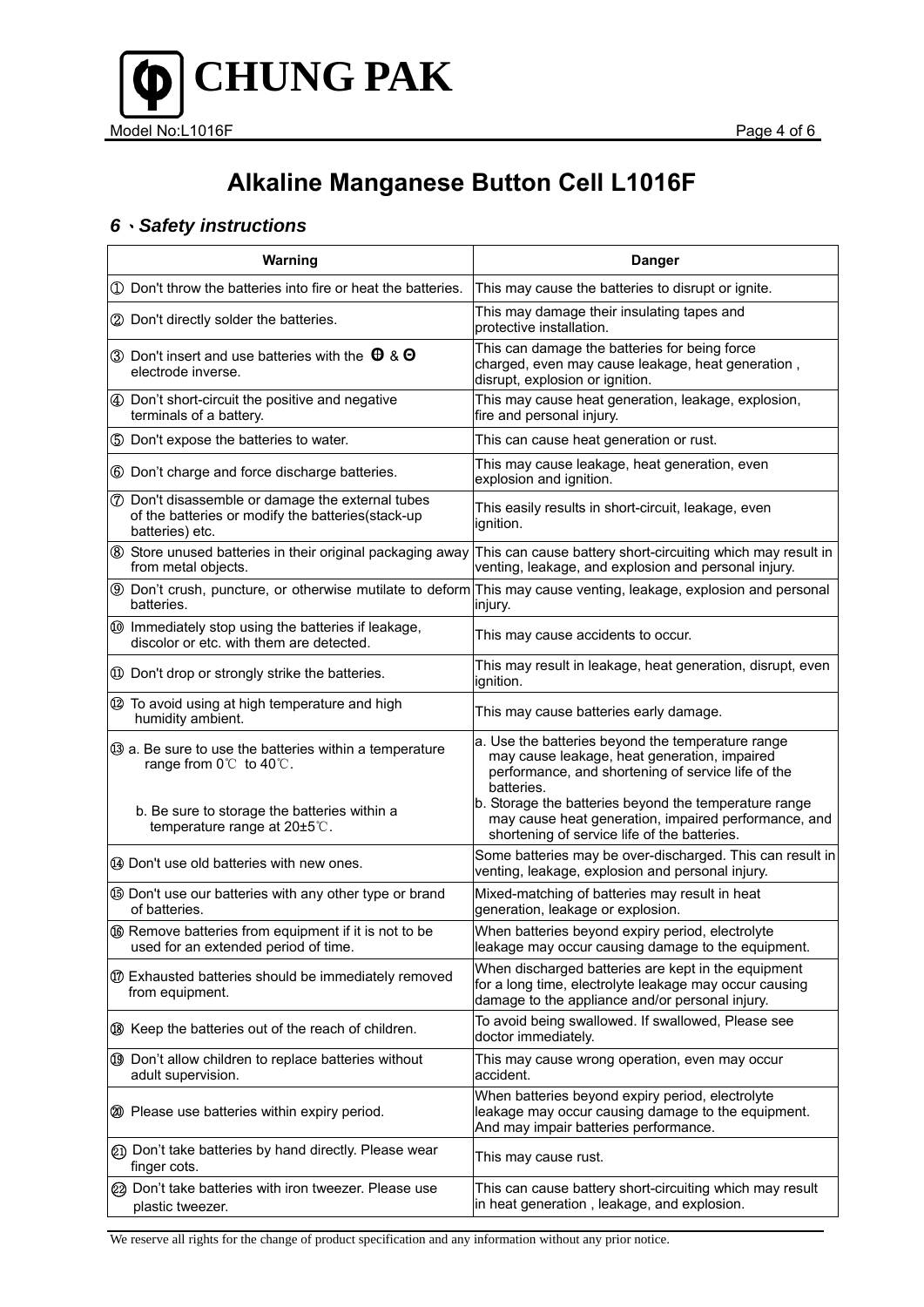

## *Appendix 1*:*Test*

### *1. Storage and Test Conditions for Samples*

Unless otherwise specified, the storage conditions for samples shall be, as a general rule,

at the temperature of 20±2℃ and the humidity of 65±20%.

### *2. Measuring Instruments*

2.1 Voltmeter: The accuracy of the voltmeter shall be within 0.005V for each 1.5V. The

resistance of the measuring instrument shall be at least 10 times the discharge

resistance but with a minimum of 1 M ohms per volt of the scale.

- 2.2 Load Resistance: The load resistance shall include all of the external circuit, and its allowance shall be within ±0.5%.
- 2.3 Caliper: The caliper shall be the one having precision of 0.02 millimeters or the one having the same or superior precision to this.

### *3. Test Method*

- 3.1 Dimensions: Measurements shall be made by use of the calipers.
- 3.2 Appearance: Examination shall be carried out by visual inspection.
- 3.3 Open-circuit Voltage: Measurements shall be carried out before the start of discharge

of the sample by use of the voltmeter .

3.4 Service Out-put

Discharge Start Time: After leaving in an atmosphere at a temperature of 20±2℃

for at least 8 hours or more .

Discharge Method: As defined in 4.2, page 2.

Discharge End-point: The instant when the closed-circuit voltage has reached below the end-point voltage(as defined in 4.2, page 2).

3.5 High Temperature Electrolyte Leakage Resistance

The following conditions shall be adopted for the test:

- (1) Test temperature and humidity: 45±2℃, below 70% .
- (2) Test period: Leave to stand still 30 days .